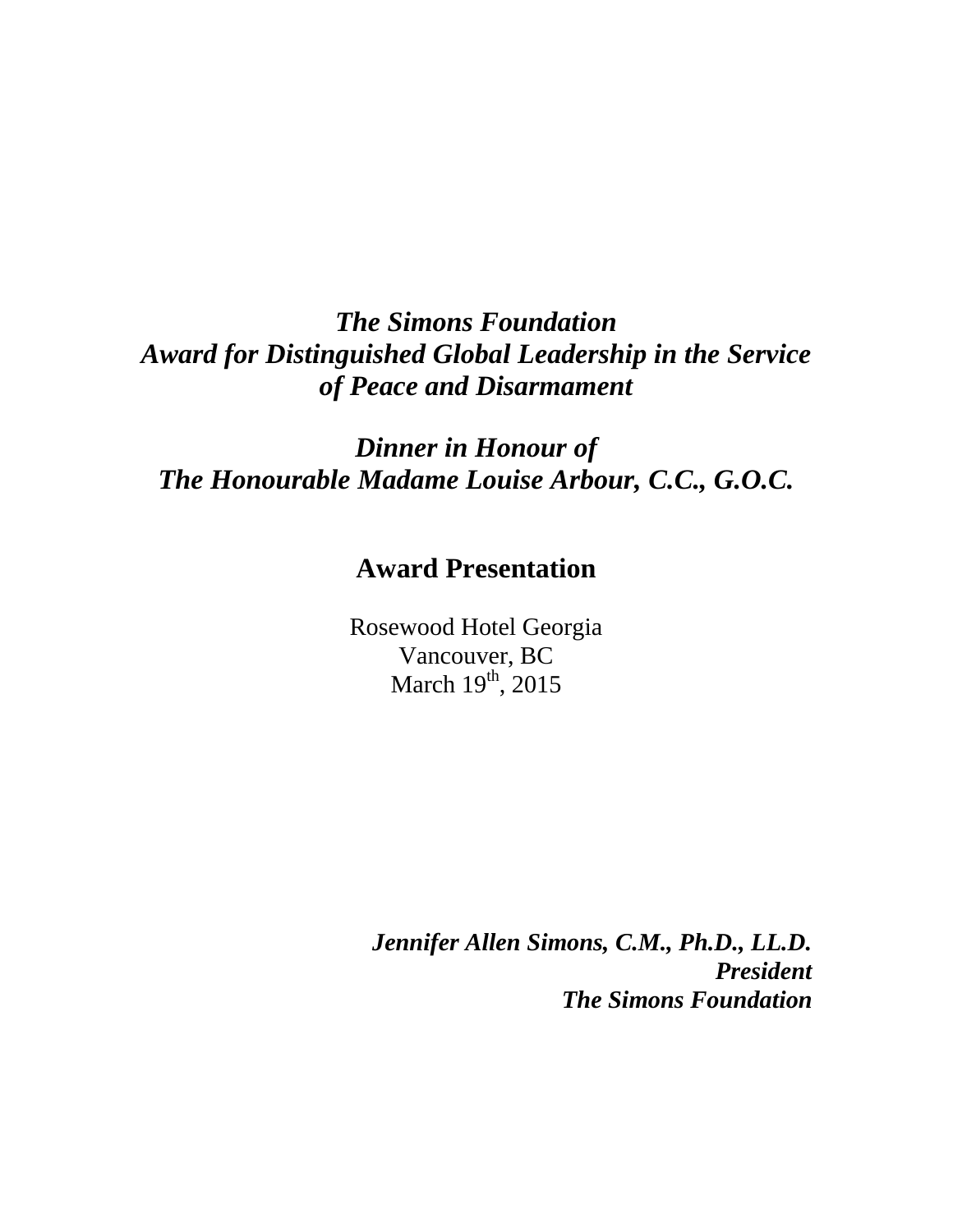Good Evening!

Before we begin the Award Ceremony, we will screen a short film –courtesy of the Fondation Chirac - A Portrait of Louise Arbour.

Now I would like to tell you about the Award.

## *The Award* **The Shaper**

The Simons Foundation chose the First Nations symbol of The Shaper as its Award. The artist is Susan Point, renowned Salish sculptor, who works primarily with glass. She created a Special Edition of The Shaper for The Simons Foundation.

And to quote her: "the design of this piece represents a human figure in the centre with two thunderbirds on either side." Human Beings are the shapers of their environment. They mold and make…. The Thunderbird is their protector, the most powerful of all spirits in our Salish legacy.

Many legends tell of how the Thunderbird has saved "the people" from natural disaster."

We chose the symbols of *The Shaper* as our Award because our definition of a Distinguished Global Leader is a person who **shapes and creates** the environment; a person whose leadership skills involve foresight and imagination; a leader who creates the blueprint, the guidelines; who develops and advances the path to a safer, more just, humane world.

I can think of no better recipient for this Award than Madame Louise Arbour who has been described as "one of the most influential legal minds in both Canada and abroad." This pre-eminent Canadian and internationally acclaimed Jurist, embodies the noblest of ideals for humankind. Not only this, she is not merely content to hold these ideals, but rather she actively engages in order to ground them in reality.

She has shaped the institutions which have had the benefit of her leadership.

It seems that whatever Louise Arbour undertakes, she enlarges the dimensions, expands the scope ; and thus opens new possibilities for the betterment of human life, for human rights, for justice and for a peaceful world.

As Chief Prosecutor for the International Criminal Tribunals for the Former Yugoslavia and Rwanda she developed procedures and practices – in her words: "*'building a law enforcement agency' for human rights"* – innovatively utilizing novel resources - highly secret sealed indictments, NATO troops, and the media - in order to achieve her objectives, and allowed her to make many arrests of perpetrators of crimes against humanity.

 $\overline{a}$ 

<sup>1</sup> www.canadaswalkoffame.com/inductees/2014/louise-arbour